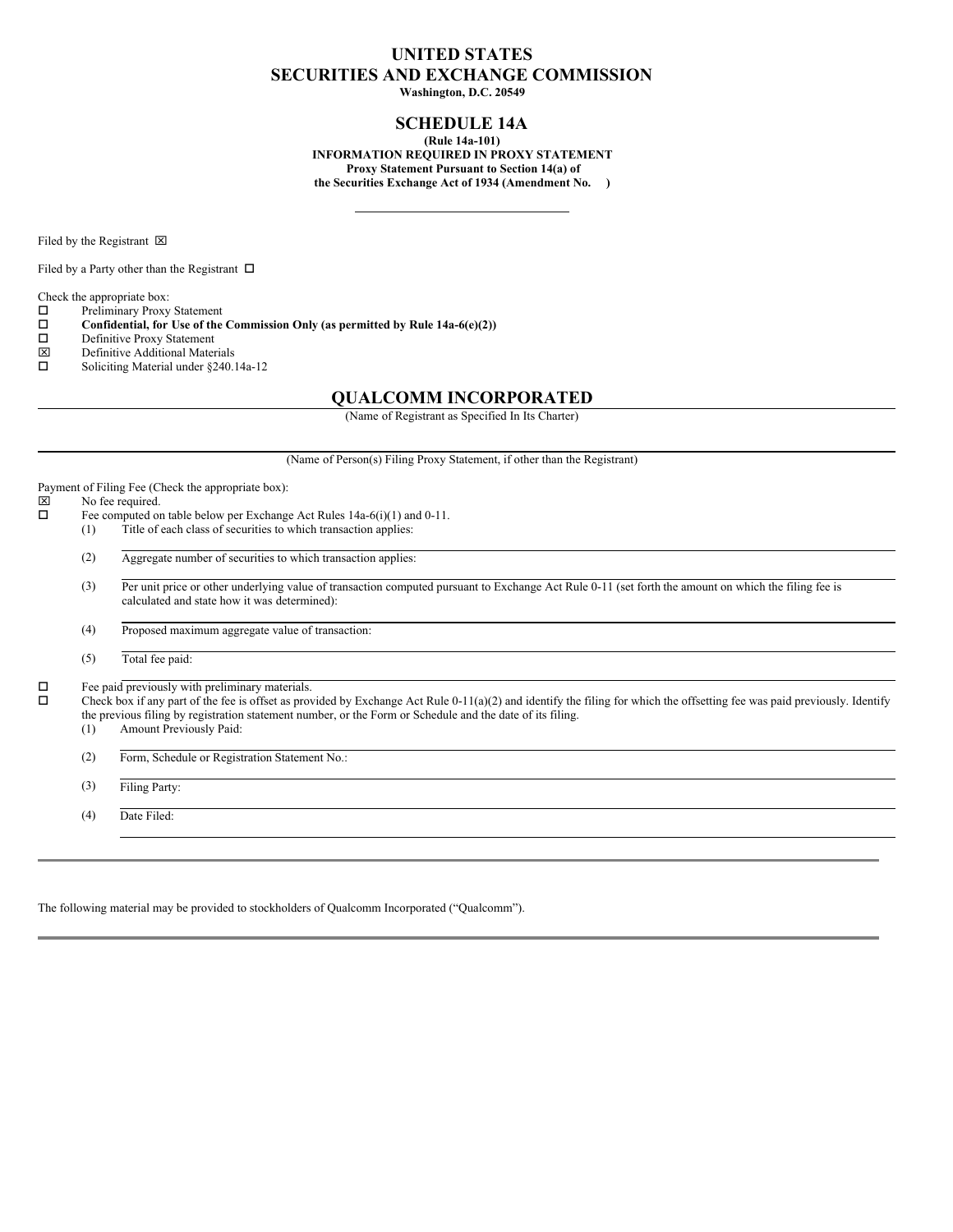# Our March 6th Annual Meeting is fast approaching.

Vote the WHITE proxy card today-FOR ALL 11 world-class Qualcomm directors.

Qualcoww

#### Important alert for Qualcomm stockholders,

Broadcom is seeking control of your Board for one purpose: force through its hostile takeover proposal. Broadcom's nominees pale in comparison to Qualcomm's highly qualified directors, who know your Company's business inside and out. Electing any of Broadcom's nominees makes no sense.

### Qualcomm's Board Acts in Your Best Interests

#### Independent business leaders with track records of delivering value:

- · Overseeing execution of a strategy to deliver significant near- and long-term value
- Open to constructive engagement with Broadcom to protect your interests
- · Outstanding mix of relevant experience, stockholder perspectives represented
- 9 independent directors; 4 new independent directors added in last 3 years
- · Engages with stockholders to set long-term strategy and hold management accountable
- Positioned the Company to reap the substantial value of Qualcomm's 5G leadership
- Has overseen a revenue diversification strategy, including pending NXP acquisition
- Delivered \$1.4 billion in cost reductions and committed to additional \$1 billion cost reduction plan
- · Returned \$25+ billion to stockholders over the past 3 fiscal years

### Electing Broadcom's Nominees Makes No Sense

#### 8 If elected, Broadcom's conflicted nominees would be responsible for:

- Overseeing execution of our strategy at a critical juncture without an understanding of Qualcomm's business
- · Negotiating on your behalf with Broadcom, who has paid them, on price and regulatory challenges for a potential transaction
- · Managing business risk during a lengthy regulatory process, including the probable loss of customers and employees, and other competitive pressures

Can you trust Broadcom's conflicted nominees to act in your best interests and protect your investment?